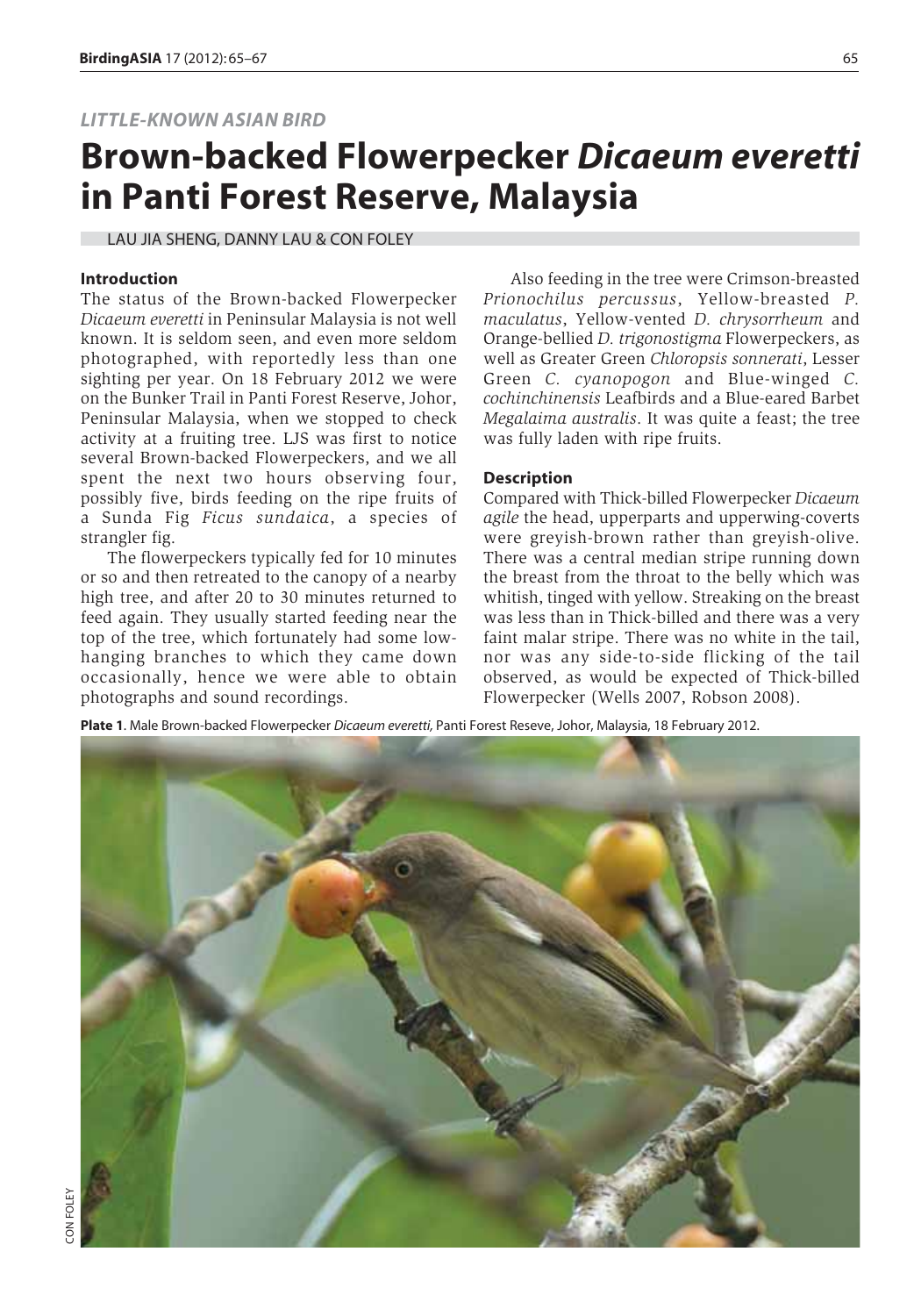

**Plate 2**. Female Brown-backed Flowerpecker*,* Panti Forest Reseve, Johor, Malaysia, 18 February 2012.

The eyes had a pale iris which in good lighting appeared pale yellow. The bill was similar to that of Thick-billed Flowerpecker but appeared slightly thicker with the upper mandible greyish and the lower mandible a pale lead-blue with a dark tip. The legs were dark greyish-brown (Plates 1 & 2).

We observed a possible sexual dimorphism in the birds we saw. They appeared to be pairing up

**Plate 3**. Female Brown-backed Flowerpecker*,* Panti Forest Reseve, Johor, Malaysia, 18 February 2012.



for the breeding season, with one bird chasing another. The bird thought to be a male showed a brown edge to the carpal, tinged with white, and apparent pectoral tufts were visible (Plate 1). The pectoral tufts were absent in the presumed female, on which the carpal edge was brown, tinged with buffy-yellowish rather than white (Plates 2 & 3).

#### **Vocalisation**

The first sonogram (Figure 1a) shows a series of three single-note calls, believed to be contact calls. Each call shows an inverted J-shaped mark and an inverted V-shaped mark (Figure 1b) and has an average duration of 0.04 sec. The inverted J-shaped mark has a frequency range of 3.5–7 kHz. The rising part takes 0.03 sec and has a narrower frequency range of 4.8–7 kHz compared with the descending part, 0.01 sec duration and range 3.5– 7 kHz. In the inverted V-shaped mark the frequency range is higher at 11.5–13.4 kHz. The rising part is longer at 0.02 sec and covers the full frequency range of 11.5–13.4 kHz compared to the descending part, 0.01 sec and range 12–13.4 kHz.

In comparison, the call of the closest confusion species, Thick-billed Flowerpecker, is represented by a series of inverted V-shaped marks (Figure 2), differing from the Brown-backed Flowerpecker's combination of inverted J- and V-shaped marks.